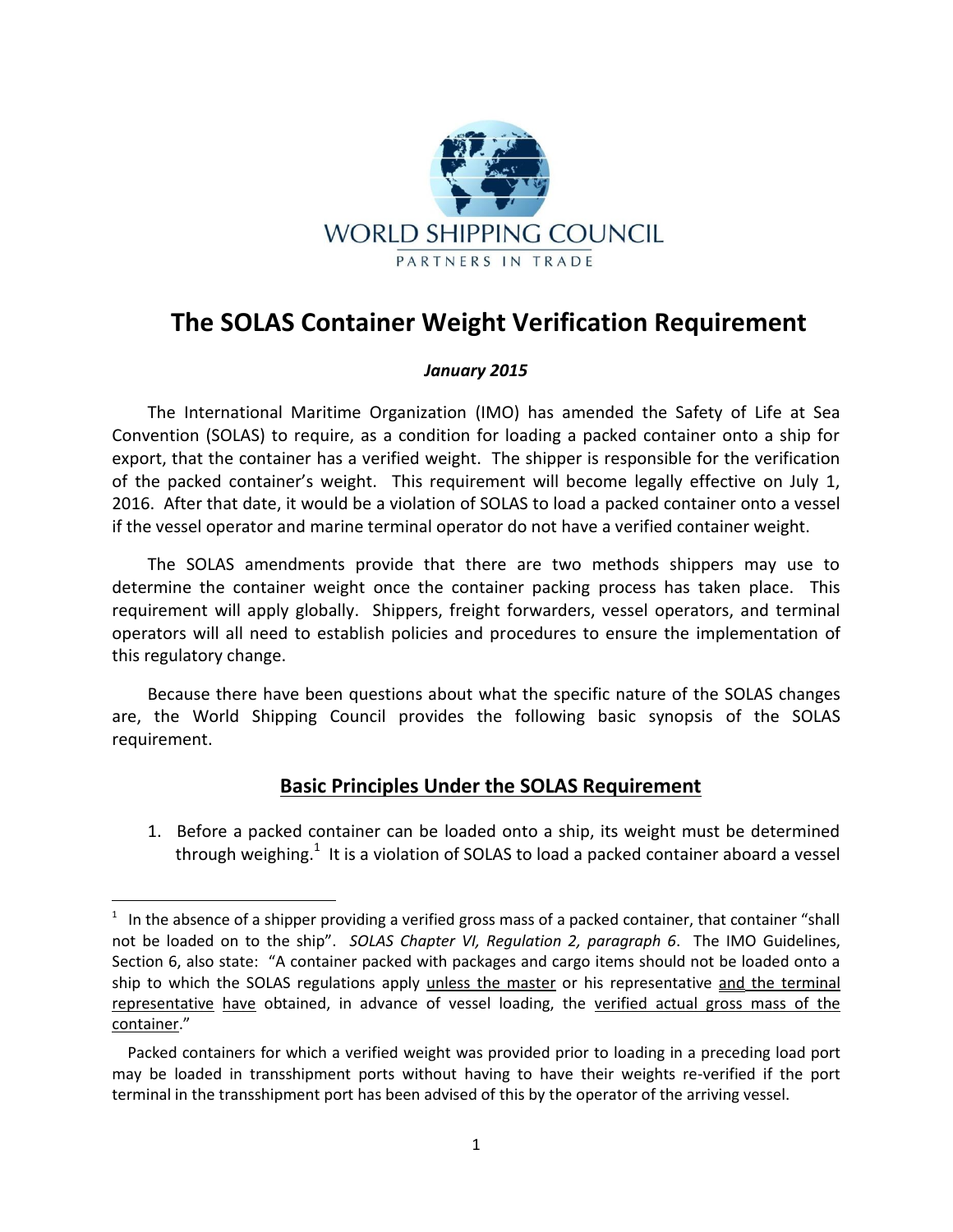to which SOLAS applies without a proper weight verification. There is no exception to this requirement.

- 2. Under the SOLAS amendments, there are two permissible methods for weighing: Method 1, which requires weighing the container after it has been packed, or Method  $2<sup>2</sup>$  which requires weighing all the cargo and contents of the container and adding those weights to the container's tare weight as indicated on the door end of the container.
- 3. Estimating weight is not permitted. The shipper (or by arrangement of the shipper, a third party) has a responsibility to weigh the packed container or to weigh its contents. Under either Method, the weighing equipment used must meet national certification and calibration requirements. Further, the party packing the container cannot use the weight somebody else has provided, except in one specific set of defined circumstances. 3
- 4. A carrier may rely on a shipper's signed weight verification to be accurate. The carrier does not need to be a "verifier" of the shipper's weight verification. Nor do the SOLAS amendments require a carrier to verify that a shipper providing a verified weight according to Method 2 has used a method which has been certified and approved by the competent authority of the jurisdiction in which the packing and sealing of the container was completed. However, it is important to note that, for the shipper's weight verification to be compliant with the SOLAS requirement, it must be "signed", meaning a specific person representing the shipper is named and identified as having verified the accuracy of the weight calculation on behalf of the shipper.<sup>4</sup>

 $\overline{\phantom{a}}$ 

 There is no exception for co-loaded containers. The IMO Guidelines are clear that the shipper named on the ocean carrier bill of lading is the party responsible for providing the container's verified gross mass. *IMO Guidelines, paragraph 7.3*. Thus, the "master" forwarder named on the ocean carrier's bill of lading is responsible for the accurate cargo weight verification of all the cargo from all the co-loading forwarders using the container, and may not simply pass on cargo weights that may have been declared by those other forwarders.

 $2$  The IMO Guidelines state that Method 2 "would be inappropriate and impractical" for "certain types of cargo items (e.g., scrap metal, unbagged grain and other cargo in bulk)" that "do not easily lend themselves to individual weighing of the items to be packed in the container." *IMO Guidelines, paragraph 7.2.2.*

 $^3$  The one exception is as follows: "Individual, original sealed packages that have the accurate mass of the packages and cargo items (including any other material such as packing material and refrigerants inside the packages) clearly and permanently marked on their surfaces, do not need to be weighed again when they are packed into the container." *IMO Guidelines, paragraph 7.2.1.* This does not permit estimating the cargo weight, but permits using accurate weights that have been clearly and permanently marked on individual, original sealed packages (e.g., flat screen TVs that have their weight (e.g. X kg.) marked by the manufacturer on the box containing the TV).

<sup>4</sup> "The shipping document shall be: .1 signed by a person duly authorized by the shipper; and .2 submitted to the master or his representative …". *SOLAS Chapter VI, Regulation 2, paragraph 1.* "This